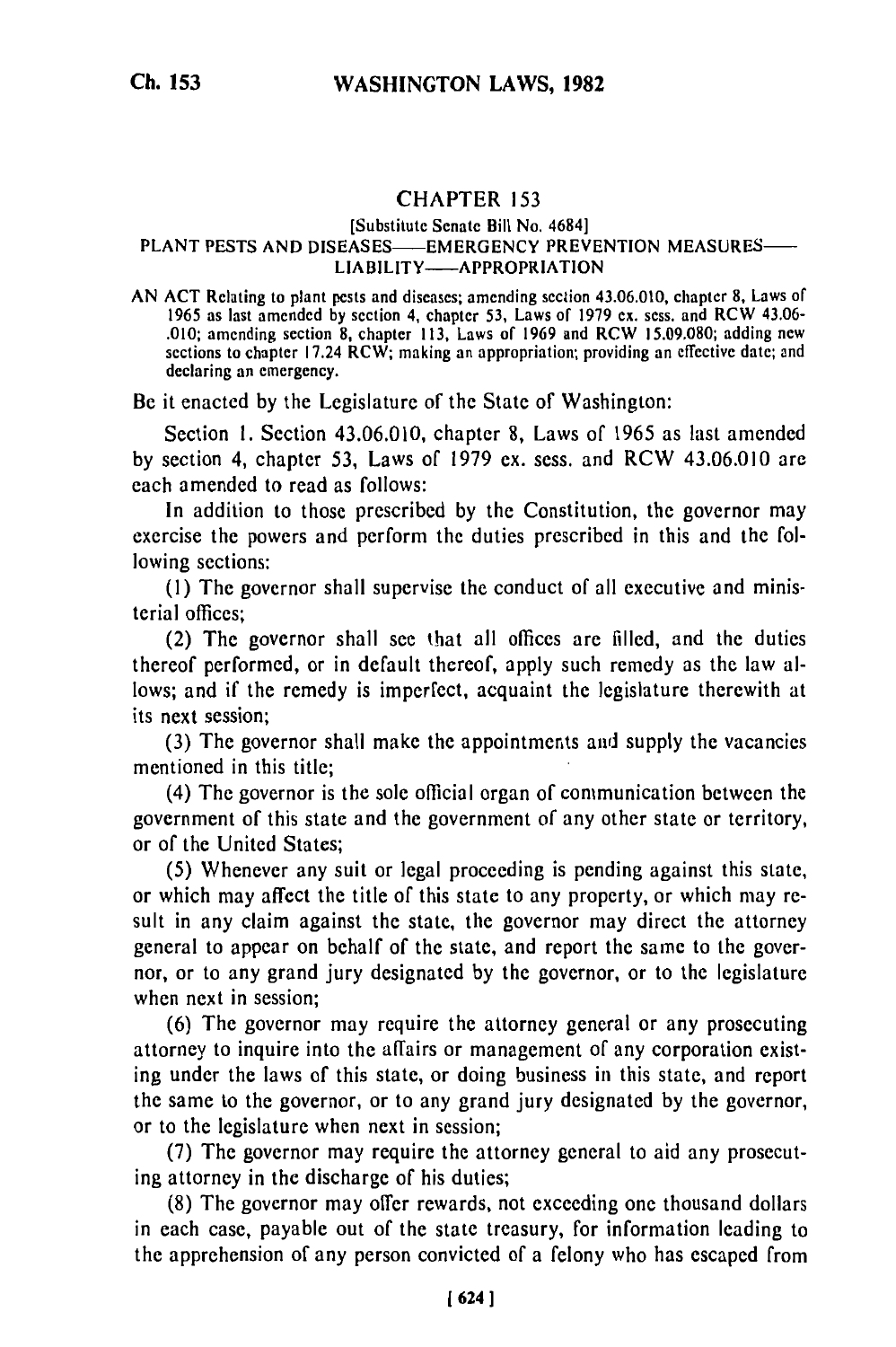a state correctional institution or for information leading to the arrest of any person who has committed or is charged with the commission of a felony;

(9) The governor shall perform such duties respecting fugitives from justice as are prescribed **by** law;

(10) The governor shall issue and transmit election proclamations as prescribed **by** law;

(11) The governor may require any officer or board to make, upon demand, special reports to the governor, in writing;

**(12)** The governor may, after finding that a public disorder, disaster, energy emergency, or riot exists within this state or any part thereof which affects life, health, property, or the public peace, proclaim a state of emergency in the area affected, and the powers granted the governor during a state of emergency shall be effective only within the area described in the proclamation;

(13) The governor shall, when appropriate, submit to the select joint committee created **by** RCW 43.131.120, lists of state agencies, as defined **by** RCW 43.131.030, which agencies might appropriately be scheduled for termination **by** a bill proposed **by** the select joint committee!

(14) The governor may, after finding that there exists within this state an imminent danger of infestation of plant pests as defined in RCW 17.24- **.005** or plant diseases which seriously endangers the agricultural or horticultural industries of the state of Washington, or which seriously threatens life, health, or economic well-being, order emergency measures to prevent or abate the infestation or disease situation, which measures, after thorough evaluation of all other alternatives, may include the aerial application of pesticides.

NEW SECTION. Sec. 2. There is added to chapter 17.24 RCW a new section to read as follows:

**(1) If** the director of agriculture of the state of Washington dett-rmines that there exists an imminent danger of an infestation of plant pests or plant diseases which seriously endangers the agricultural or horticultural industries of the state of Washington, or which seriously threatens life, health, or economic well-being, he shall request the governor to order emergency measures to control the pests or plant diseases pursuant to RCW 43.06.010(14). The director's findings shall contain an evaluation of the effect of the emergency measures upon public health.

(2) The director shall appoint a committee to advise him in the development of the criteria for determining when an emergency situation exists and the procedure for implementing emergency measures. The committee shall report back to the director within one hundred twenty days of the effective date of this act. The committee shall review emergency measures performed under the authority of RCW 43.06.010(14) and this section and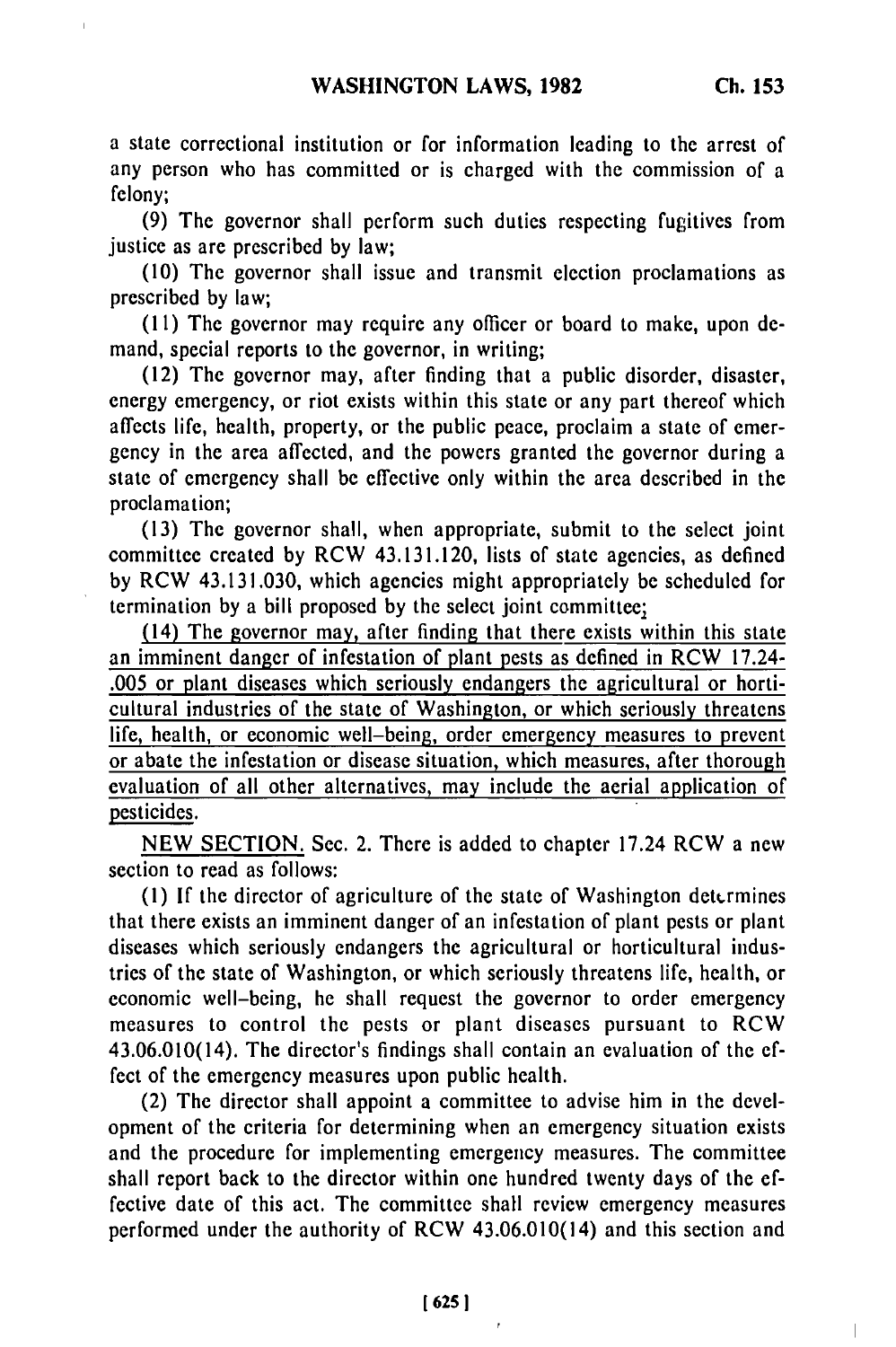make subsequent recommendations to the director. The committee shall include representatives of the agricultural industries, state and local government, public health interests, technical service providers, and environmental organizations. The public shall have access to the recommendations of the committee.

(3) Upon the order of the governor of the use of emergency measures, the director is authorized to apply such emergency measures to prevent, control, or eradicate plant pests or plant diseases that arc now established or may later become established and that may seriously endanger the agricultural or horticultural industries, or which seriously threaten life, health, or economic well-being of the state of Washington. Such measures, after thorough evaluation of all other alternatives, may include the aerial application of pesticides.

(4) Upon the order of the governor of the use of emergency measures, the director is authorized to enter into agreements with individuals and/or companies to accomplish the prevention, control, or eradication of plant pests or plant diseases, notwithstanding the provisions of chapter 15.58 RCW or chapter 17.21 RCW or any other statute.

(5) The director shall continually evaluate the emergency measures taken and report to the governor at intervals of not less than ten days. The director shall immediately advise the governor if he finds that the emergency no longer exists or if certain emergency measures should be discontinued.

NEW SECTION. Sec. 3. There is added to chapter 17.24 RCW a new section to read as follows:

The director of agriculture may, on the behalf of the state of Washington, enter into indemnity contracts wherein the state of Washington agrees to repay any person, firm, corporation, or other entity acting under the direction or control of the proper authority to provide plant pest or plant disease prevention, control, or eradication measures as provided in this chapter or any rule adopted pursuant to the provisions of this chapter, for losses and damages incurred as a result of such prevention, control, or eradication measures if all of the following conditions occur:

(1) At the time of the incident the worker is performing services as an emergency measures worker and is acting within the course of his duties as an emergency measures worker;

(2) At the time of the injury, loss, or damage, the organization providing emergency measures by which the worker is employed is an approved organization for providing emergency measures;

(3) The injury, loss, or damage is proximately caused by his service either with or without negligence as an emergency measures worker;

(4) The injury, loss, or damage is not caused by the intoxication of the worker; and

(5) The injury, loss, or damage is not due to wilful misconduct or gross negligence on the part of a worker.